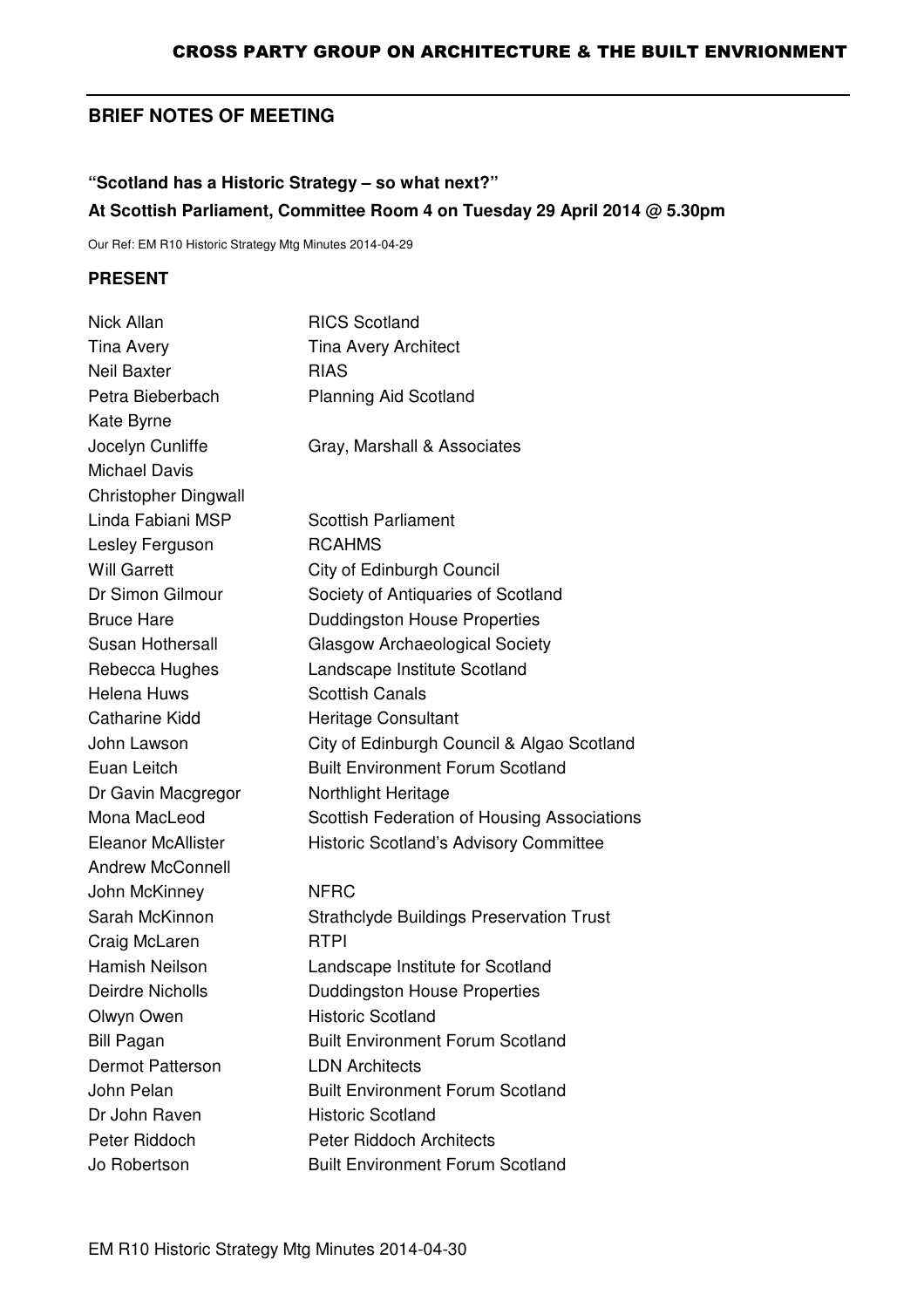| Emma Rose              | <b>LDN Architects</b>                     |
|------------------------|-------------------------------------------|
| Dr Jeff Sanders        | Society of Antiquaries of Scotland        |
| Adam Wilkinson         | Edinburgh World Heritage                  |
| <b>Marion Williams</b> | <b>Cockburn Association</b>               |
| <b>Roisin Willmott</b> | <b>RTPI Wales &amp; Northern Ireland</b>  |
| Jonathan Wordsworth    | <b>Archaeology Scotland</b>               |
| Luke Wormald           | The Scottish Government                   |
| Donna Stewart          | The Scottish Government                   |
| <b>Carol Stobie</b>    | <b>Planning Aid for Scotland</b>          |
| Jonathan Gotelee       | Jonathan Gotelee Architect                |
| <b>Carol Primrose</b>  |                                           |
| Nikola Miller          | <b>RTPI Scotland</b>                      |
| Jim MacDonald          | A&DS                                      |
| Mike Mackenzie, MSP    | <b>Scottish Parliament</b>                |
| Drew Smith, MSP        | Scottish Parliament                       |
| <b>APOLOGIES</b>       |                                           |
| Keith Anderson         | Port of Leith HA                          |
| Keith Baker            | GCU                                       |
| Jim Chapman            |                                           |
| <b>lain Fraser MSP</b> | <b>Scottish Parliament</b>                |
| Gordon Gray            | <b>Hackland &amp; Dore Architects Ltd</b> |
| Jack Hugh              | <b>RIAS</b>                               |
| Keith Irving           | <b>Living Streets</b>                     |
| John Knight            |                                           |
| Pat Lally              | <b>RIAS</b>                               |
| Ingval Maxwell         |                                           |
| Ann Packard            | <b>RSA</b>                                |
| Dennis Rodwell         | <b>Dennis Rodwell Architect</b>           |
| <b>Alistair Scott</b>  | <b>Scottish Civic Trust</b>               |
| <b>Craig Stirrat</b>   | <b>Fife Housing Association</b>           |
| Jean Urquhart, MSP     | <b>Scottish Parliament</b>                |
|                        |                                           |

#### **1.0 WELCOME**

Linda welcomed all present to the meeting.

#### **2.0 UPDATE FROM PREVIOUS MEETINGS**

Eugene provided an update on progress with topics from previous meetings

#### **A Landscape Charter for Scotland** – September 2013

Based on the discussion at the meeting Linda sent a letter to Fiona Hyslop, Cabinet Secretary for Culture and External Affairs highlighting four specific aspects for consideration and we have recently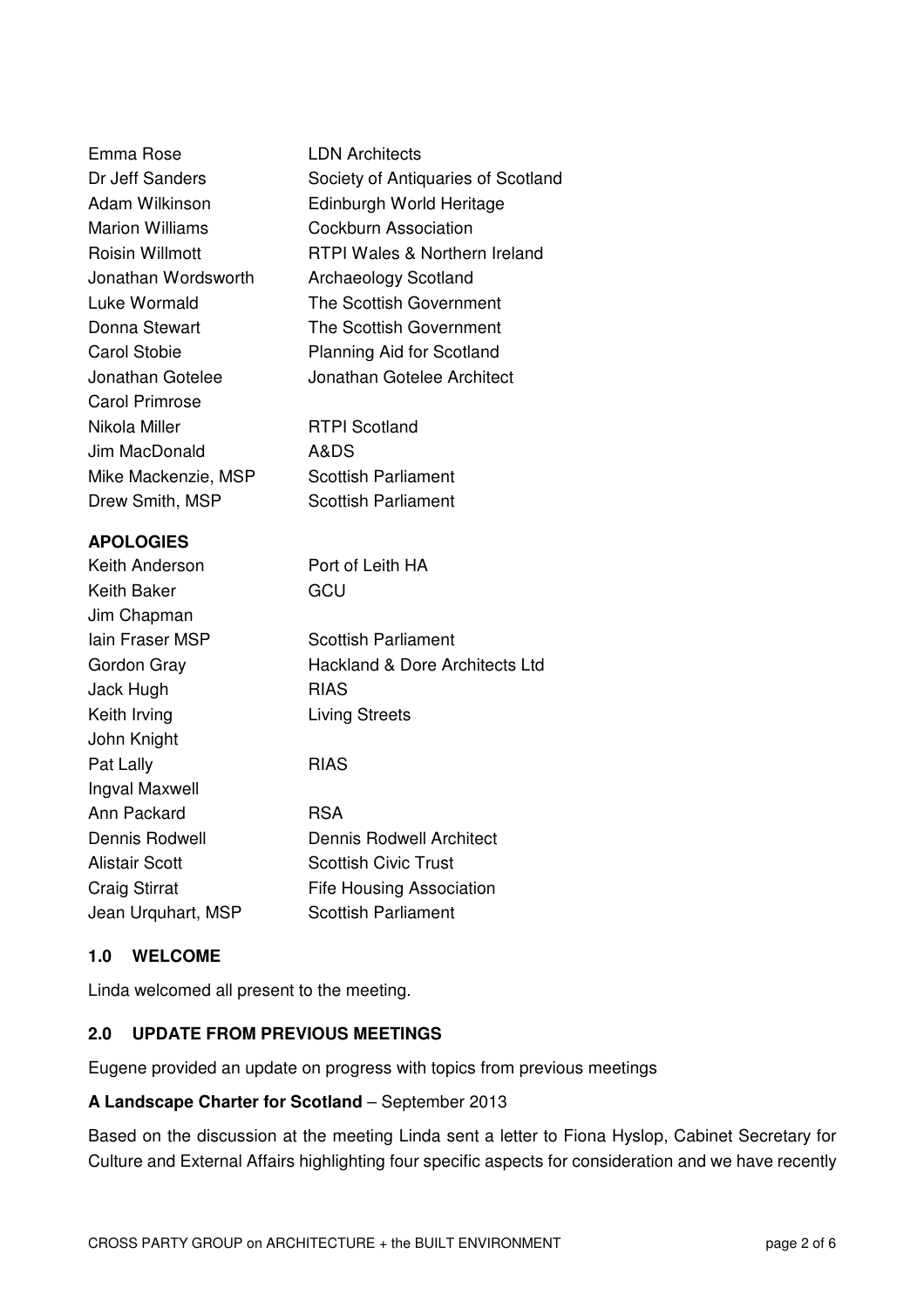received a reply for Paul Wheelhouse MSP Minister for Environment and Climate Change which has been passed to the Landscape institute for consideration.

## **Are Scotland's Places the best places in the world to grow up as a young person?** – February 2014

The young people from Forfar were very inspired by the evening in the parliament and with the help of Space Unlimited they ran a Crowdfunding Campaign and have raised £4,500 to run an exhibition on their project.

### **A Design Model for Rural Tourism and Economy** – February 2013

A Scottish Scenic Routes Initiative was launched by Richard Lochead MSP Cabinet Secretary for Rural Affairs and the Environment in June 2013. Three winning designs have been selected for Inverglas, Falls of Falloch and Loch Lubnaig Beag.

A second design competition is currently underway for 4 more locations Banavie, Laggan; Glenshee and Corgarff

# **3.0 GOING UP OR COMING DOWN?**

Presentation by Dr Simon Gilmour, Director of the Society of Antiquaries of Scotland

Dr Simon Gilmour, Director of the Society of Antiquaries of Scotland, Vice Chair of the BEFS and convener of its Historic Environment Working Group and Visiting Honorary Fellow at University Campus Suffolk School of Business, Leadership and Enterprise. Educated in Edinburgh University as an archaeologist, Simon has a wide range of experience from building houses to running the national aerial photography survey programme for the RCAHMS.

**Presentation Summary:** The Strategy is vested as a truly collaborative venture, and one that we all own. While it is, for example, potentially evident where the Society aligns with the Strategy, it may be that there are less easily identifiable areas where it can contribute. This is one area where the governance structure could aid individuals and organisations, helping to suggest actions that might otherwise have been overlooked, and thus having a real impact on the organisation. Clarity and transparency of Strategy governance will be required to achieve this though – already there are questions as to accountability and responsibility  $-$  if it is everyone's Strategy who is ultimately accountable?

### **4.0 PLACE NOT HERITAGE**

Presentation by Adam Wilkinson, Director of Edinburgh World Heritage

Adam Wilkinson, director of Edinburgh World Heritage since 2008, spent the previous seven years leading heritage campaign charity SAVE Britain's Heritage, which focused on enabling communities in articulating the value of their special places in a way which would be listened to within the political and planning systems, while engaging them in the hunt for productive new uses for their old buildings. Prior to this he did a stint at UNESCO in Paris. He has a particular weakness for late classical and early Byzantine architecture, as well as the early Islamic architecture of the Persian Empire.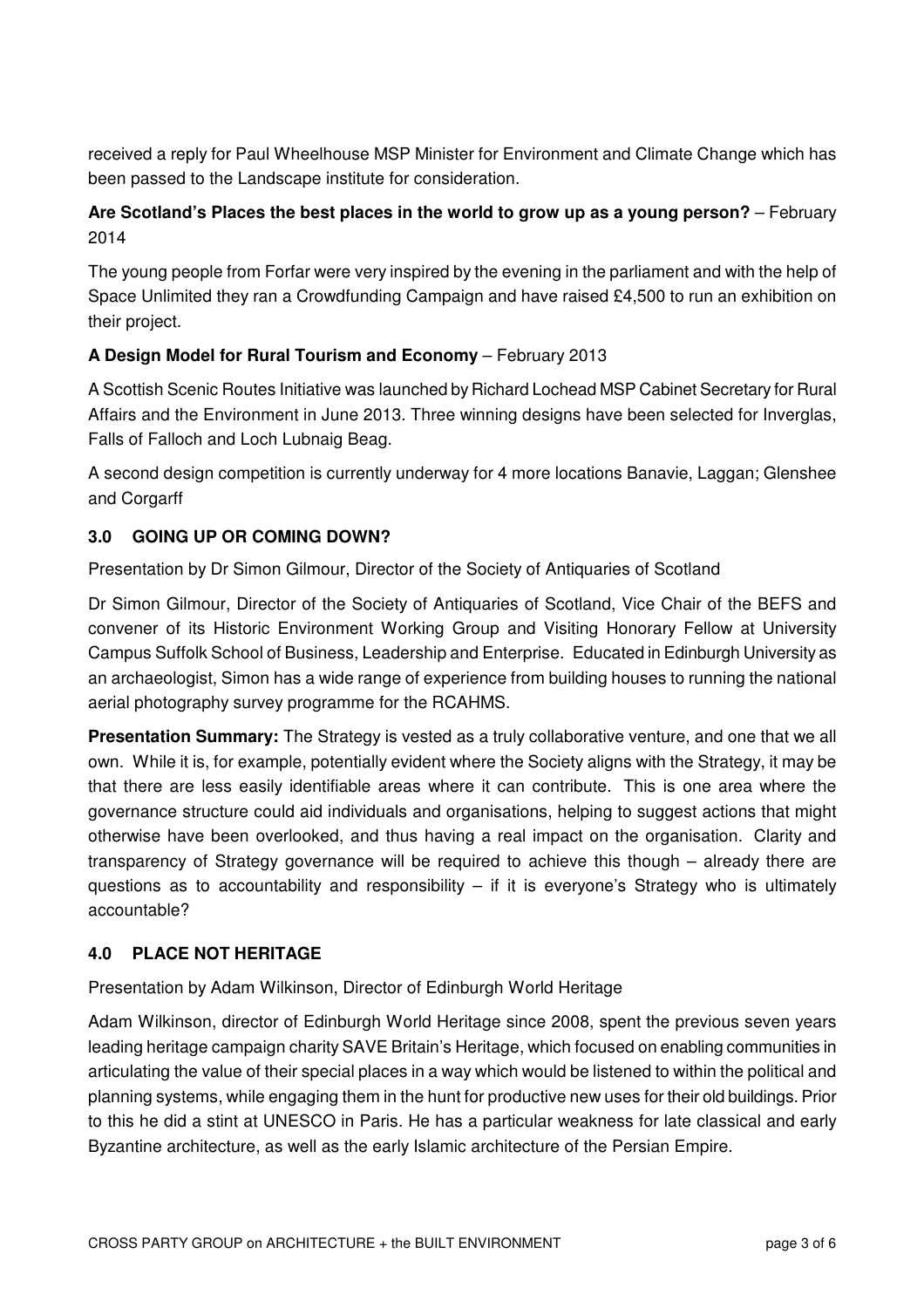**Presentation Summary:** Heritage has long been considered the realm of the dilettante, with experts in history and architecture defining what should and should not be protected. Yet while definitions and our understanding of heritage have moved on, the way we look after our places has yet to find ways to help the rest of us articulate what is to be treasured about our place and communities, and means of protecting it.

## **5.0 FOCUS, COLLABORATION AND JUSTIFICATION**

Presentation by Eleanor McAllister, Non-Executive Member of Historic Scotland's Advisory Committee and Transition Advisory Board

Eleanor McAllister OBE was until its recent completion, the project sponsor for the new campus building at Glasgow School of Art. She has had extensive experience of regeneration initiatives, and was the Chief Executive of Clydebank Re-built Ltd until 2012. She is currently a member of the National Heritage Lottery Scotland Committee and a member of both the Historic Scotland Advisory Committee and the Transition Advisory Board which is assisting in the merger of Historic Scotland and RCAHMS. Eleanor is a former member of Historic Environment Advisory Council for Scotland (HEACS).

**Presentation Summary:** The creation of the Historic Environment Strategy is a triumph in itself, coming, as it does, from a sector which historically has never been able to define what the Historic Environment is, never mind develop a strategy which will protect it, value it, celebrate it, exploit it and encourage its civic ownership. Are we now ready to work together to really deliver what we have all promised in the strategy?

### **6.0 THE EVERY HOUR YOU'RE AWAKE JOB …..**

Presentation by Sarah MacKinnon, Chief Executive, Strathclyde Buildings Preservation Trust

Sarah MacKinnon is a Chartered Building Surveyor and spent a total of 10 years in Local Authorities in the South East of England working in Building Control, Private Housing Standards and Conservation and Regeneration, culminating in a role as Conservation and Projects Surveyor at Gravesham Borough Council. Sarah came to Scotland in 2003 and took up the post of Estates Surveyor and latterly Estates Development Manager, with the National Museums of Scotland before taking up the post of Chief Executive, with Strathclyde Building Preservation Trust in 2005.

**Presentation Summary:** The Historic Environment Strategy is a stirring call to arms and it is incumbent on those of us in the business to answer that call. So how can the Strategy contribute to the delivery of community led building conservation?

### **7.0 Discussion**

Neil Baxter (RIAS) raised concern for the historic environment that is without a community, a point shared by Sarah MacKinnon particularly over vernacular buildings. Adam Wilkinson pointed out that even within settlements it can take years to work with partners to even start a project.

Jocelyn Cunliffe (Gray, Marshall & Associates) raised concern for the future of ecclesiastical heritage and disagreed with Eleanor McAllister's view that conservation had come a long way in the past 40 yrs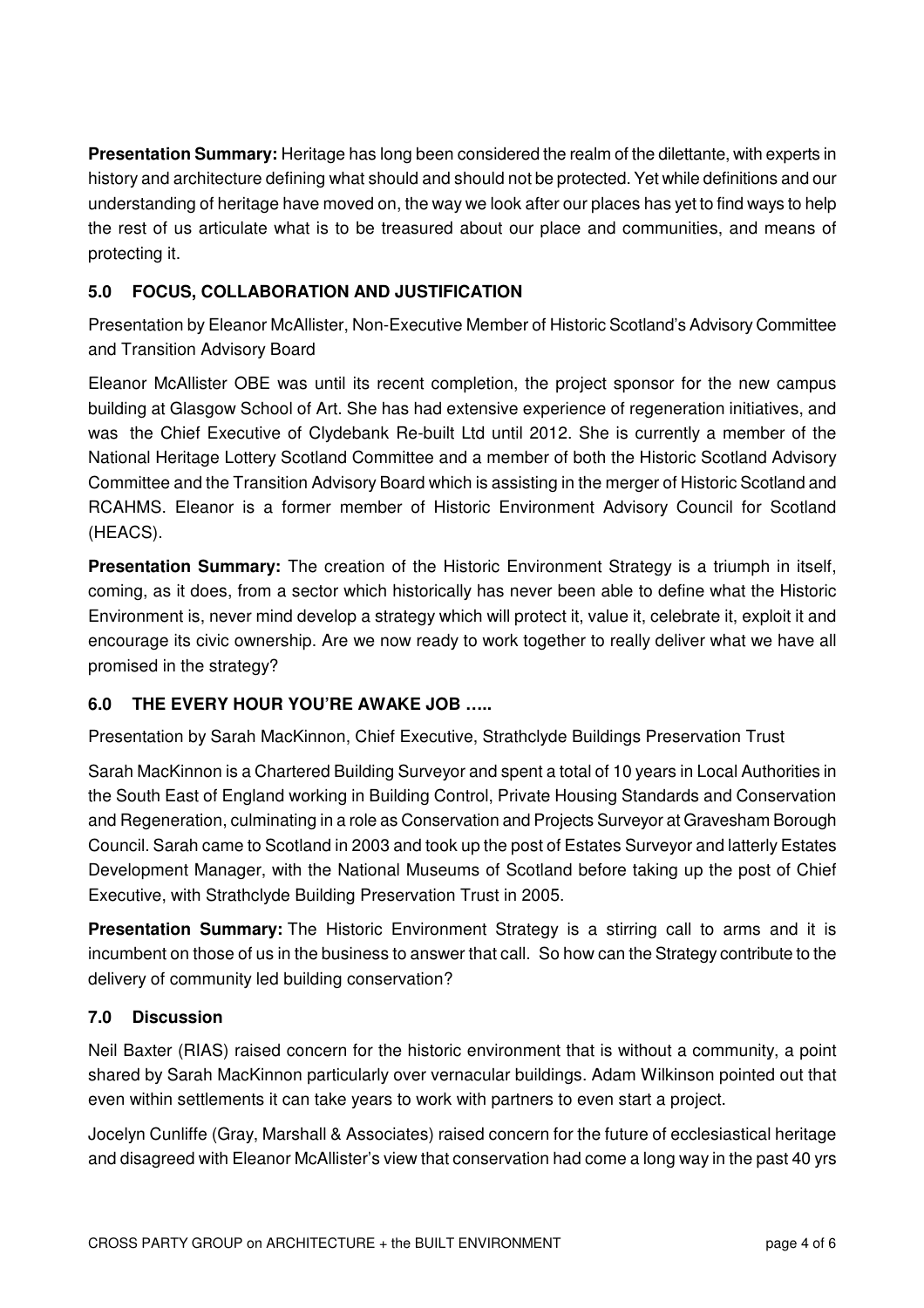and said there was more money available through Scottish Enterprise etc to save threatened buildings in the late 70s early 80s. Eleanor McAllister agreed that funding was a challenge.

Simon Gilmour asked of sites were to be prioritised and things were going to be lost, is the framework right? The Strategy allows the sector to interrogate these questions.

Dave Sutton (Institute of Historic Building Consultants) pointed out the loss of expertise from local government as reported by the IHBC.

Michael Davis accepted that public buy in to heritage was necessary but rigour must be maintained in the Statutory List and in scrutinising 'bottom up views'. Adam Wilkinson responded that the sector should address the question of why we are conserving/preserving, ask what the community values are and suggested that Local Lists may be a way forward using local history societies. Sarah MacKinnon was clear that listing is subjective and it tends to favour polite architecture rather than the vernacular. Simon Gilmour re-emphasised the point that local government must have access to expert advice.

John McKinney (National Federation of Roofing Contractors) asked how we educate homeowners on good repair for traditional buildings.

Jonathan Gotelee emphasised the need for the sector to stop talking to itself but to talk to others of the benefits/importance of the historic environment.

Jonathan Wordsworth (Archaeology Scotland) stated that the value comes from people and the point of preserving places was for people.

Rebecca Hughes (Landscape Institute) feels there's a lack of specific reference to cultural landscapes and these connect people with place.

Eleanor McAllister: The Sector must continue to lobby and advocate on behalf of the historic environment.

Simon Gilmour: The Strategy may require some organisations to do something new. The processes around the implementation of the Historic Environment Strategy must be transparent and accessible.

Sarah Mackinnon: Maintenance of traditional buildings is important and requires education and fiscal assistance.

Adam Wilkinson: Once value is tied down move beyond the object.

#### **8.0 KEY POINTS**

The following Key points were identified based on the presentations and discussion at the meeting:-

Governance of the Historic Environment Strategy must be transparent and accessible to all.

Communities and their values must be taken into account in the historic environment.

Historic Environment Strategy needs to be seen to be adopted by wider Scottish Government, beyond the Culture & Heritage Directorate.

Collaboration is imperative with the Scottish Government and local government enabling and supporting communities.